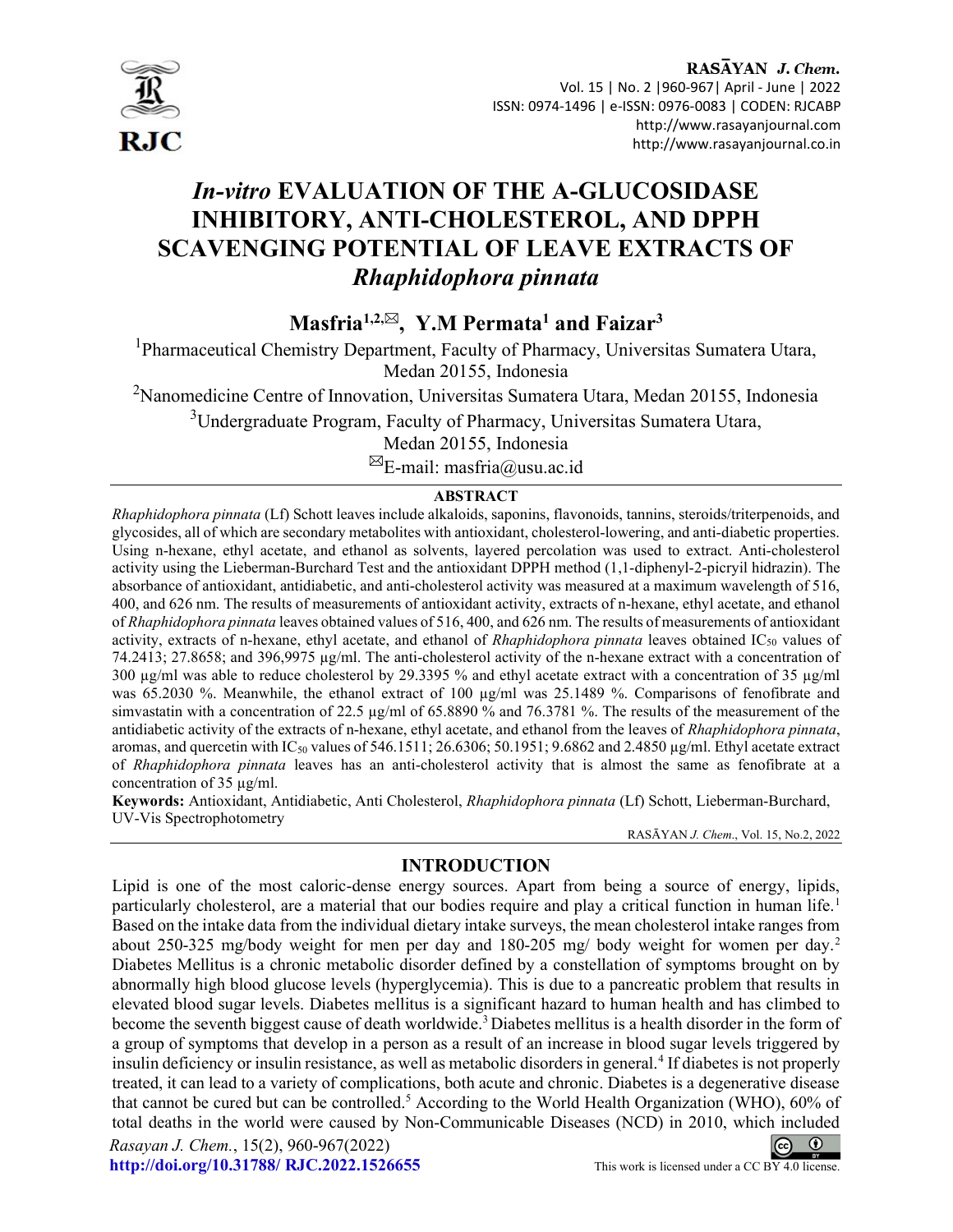DM.<sup>6</sup> One of the medicinal plants that are useful as a treatment for health is *Rhaphidophora pinnata* leaves. Rhaphidophora pinnata leaves contain secondary metabolites in the form of alkaloids, saponins, flavonoids, tannins, steroids/triterpenoids, and glycosides that shows high phenolic content.<sup>7</sup> The content of active compounds in Rhaphidophora pinnata leaves that are believed to reduce blood glucose levels and blood cholesterol levels are phenolic content. Several studies has indicated that phenolic content that has high antioxidant activity shows anti-diabetes and anticholesterol activity.<sup>8-12</sup> Therefore, it is necessary to determine a study regarding the activity of Rhaphidophora pinnata leaves as anti-diabetic and anticholesterol.

# EXPERIMENTAL

## Material and Instruments

The instruments used in this study were laboratory glassware, stirring rods, paper, mortar, microtube, analytical balance (Mettler Toledo), and micropipette (Eppendorf; 100-1000 µL), UV-Vis spectrophotometer (Shimadzu). The materials used in this study were extracts of n-hexane, ethyl acetate, and ethanol from Rhaphidophora pinnata leaves which were extracted by percolation and pro-analysis and technical quality materials, Dimethyl sulfoxide (DMSO), phosphate buffer pH 7, enzyme solution, pnitrophenyl-α-D-glucopyranoside (PNPG), and sodium carbonate.

## Antioxidant Activity Examination

An antioxidant activity test was conducted using the DPPH method with a concentration of 40  $\mu$ g/ml on nhexane, ethyl acetate, and ethanol extract of *Rhaphidophora pinnata* leaves with various concentrations added by 1 ml of DPPH 200 µg/ml standard solvent. Then, the volume was sufficient with methanol to the mark and homogenized and let stand for 15 minutes. After that, the absorption was measured using a UV-Visible spectrophotometer.<sup>13</sup>

### In vitro Anticholesterol Examination

The extract was tested in the form of a solution in chloroform, adding to 2.5 ml of standard cholesterol solution (concentration of 400  $\mu$ g/ml). After being homogenized, 2 ml of anhydrous acetic acid and 0.1 ml of concentrated sulfuric acid were added. Then, chloroform was added and the solution was left in the dark place for 15 minutes. At last, the absorption was measured using a UV-Visible spectrophotometer with a cholesterol solution with a concentration of 400  $\mu$ g/ml as a negative control.<sup>14</sup>

## α-glucosidase Inhibitory Activity

Reacted 5 µL of sample solution of various concentrations added with 245 µL of phosphate buffer pH 7 and 125 µL of phosphate buffer pH 7, incubated for 5 minutes at room temperature. 125 µL p-nitrophenylα-D-glucopyranoside (PNPG) was added at a concentration of 5 mM. Samples were incubated for 15 minutes at room temperature. 1000 µL of 200 mM sodium carbonate was added. The absorbance of the sample was measured using a spectrophotometer at the maximum wavelength obtained.<sup>15</sup>

# RESULTS AND DISCUSSION

### Results of Antioxidant Activity Test

The maximum absorbance wavelength at the DPPH standard produced a maximum absorption wavelength of 516 nm. DPPH absorption spectrum can be seen in Fig.-1.

The IC<sub>50</sub> value for each of the extracts with n-hexane, ethyl acetate, and ethanol solvents was determined using a linear regression equation from the curve of the sample concentration to percent inhibition with the equation  $Y = ax + b$ , sample concentration (ppm) as the (X) axis. and the value of the proportion of inhibition as the (Y) axis. Regression equation for n-hexane extract was  $y = 0.1135X + 4.9249$ , ethyl acetate was y =  $1.5893X + 5.7142$  and ethanol extract was y =  $0.7304X - 4.2234$ . The results of antioxidant activity of n-hexane, ethyl acetate, and ethanol extract of Rhaphidophora pinnata leaves can be seen in Tables-1 to 3.

| Sample           | Concentration (ppm) | absorbance | $%$ inhibition | $IC_{50}$ ( $\mu$ g/ml) |
|------------------|---------------------|------------|----------------|-------------------------|
| n-hexane extract |                     | 0.9661     |                | 396.9975                |
|                  | 100                 | በ 7977     | 199177         |                         |
|                  | 200                 | 0.6891     | 30.8202        |                         |

Table-1: Results of Antioxidant Activity of n-Hexane Extract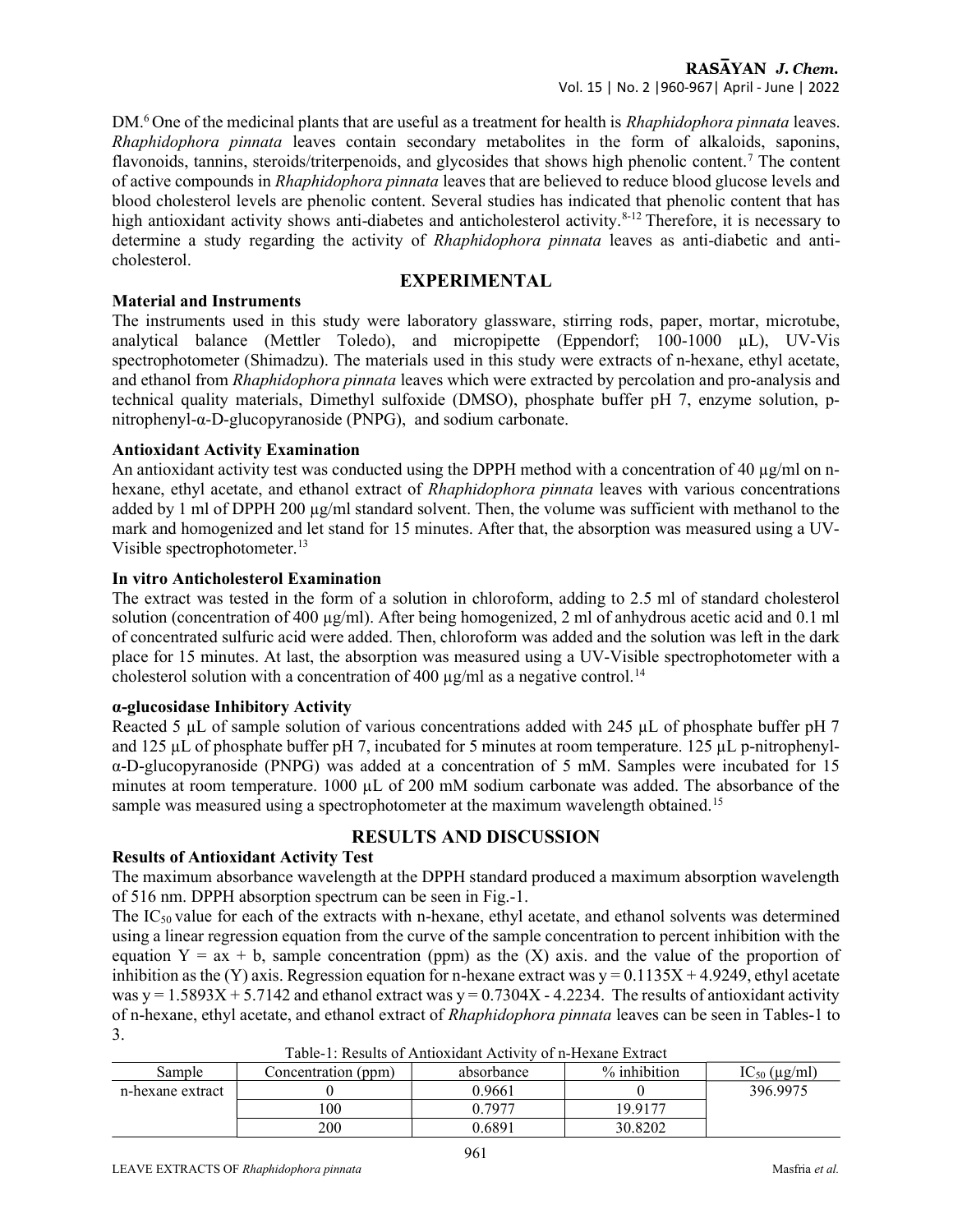# RASAYAN J. Chem.

Vol. 15 | No. 2 |960-967| April - June | 2022

| 300 | .5450  | 39.6145         |
|-----|--------|-----------------|
| 400 | 0.5021 | 49.5934         |
| 500 | 3993   | 50 01 37<br>⊥ ⊃ |



Fig.-1: The Maximum Absorbance Wavelength of DPPH

| Sample        | Concentration (ppm) | absorbance | % inhibition | $IC_{50}$ (µg/ml) |
|---------------|---------------------|------------|--------------|-------------------|
| ethyl acetate |                     | 0.9661     |              | 27.8658           |
| extract       | 10                  | 0.7793     | 21.7649      |                   |
|               | 20                  | 0.5450     | 45.2866      |                   |
|               | 30                  | 0.5450     | 56.4000      |                   |
|               | 40                  | 0.3203     | 67.8446      |                   |
|               | 50                  | 0.1855     | 81.3774      |                   |

Table-2: Results of Antioxidant Activity of Ethyl Acetate Extract

|                 |                     | TWOTA DI TZANGINO OT LIHINIONIKANIN'I IANI III OT TAIMIIOT TANIMAA |              |                         |
|-----------------|---------------------|--------------------------------------------------------------------|--------------|-------------------------|
| Sample          | Concentration (ppm) | absorbance                                                         | % inhibition | $IC_{50}$ ( $\mu$ g/ml) |
| Ethanol extract |                     | 0.9661                                                             |              | 74.2413                 |
|                 | 50                  | 0.7396                                                             | 25.7504      |                         |
|                 | 60                  | 0.6396                                                             | 35.7896      |                         |
|                 |                     | 0.5450                                                             | 45.9191      |                         |
|                 | 80                  | 0.4406                                                             | 55.7675      |                         |
|                 | 90                  | 0.3281                                                             | 67.0615      |                         |

Table-3: Results of Antioxidant Activity of Ethanol Extract

The value of  $IC_{50}$  is inversely proportional to the antioxidant activity, the higher the antioxidant activity, the lower the  $IC_{50}$  value. Table-2 presents that the ethyl acetate extract of *Rhaphidophora pinnata* leaves had the highest antioxidant activity compared to n-hexane and ethanol extracts with the IC<sub>50</sub> value of 27.8658  $\mu$ g/ml.<sup>16</sup> This is presumably since the *Rhaphidophora pinnata* leaf samples contain many bioactive compounds that are semipolar compared to nonpolar and polar bioactive compounds. Therefore, the semipolar solvent in this study, ethyl acetate, attracted more bioactive components in the Rhaphidophora pinnata leaves.

### Results of Anti-Cholesterol Activity

The maximum absorbance wavelength at the cholesterol standard resulted in a maximum absorption wavelength of 626 nm. The cholesterol absorption spectrum is visualized in the following Fig.-2. The absorption spectrum of cholesterol at various concentrations can be seen in Fig.-3.

The cholesterol absorption curve showed that the value of  $r = 0.9995$  was obtained with the regression equation of  $Y = 0.0067x + 0.0018$ . Good linearity results were obtained if the regression coefficient is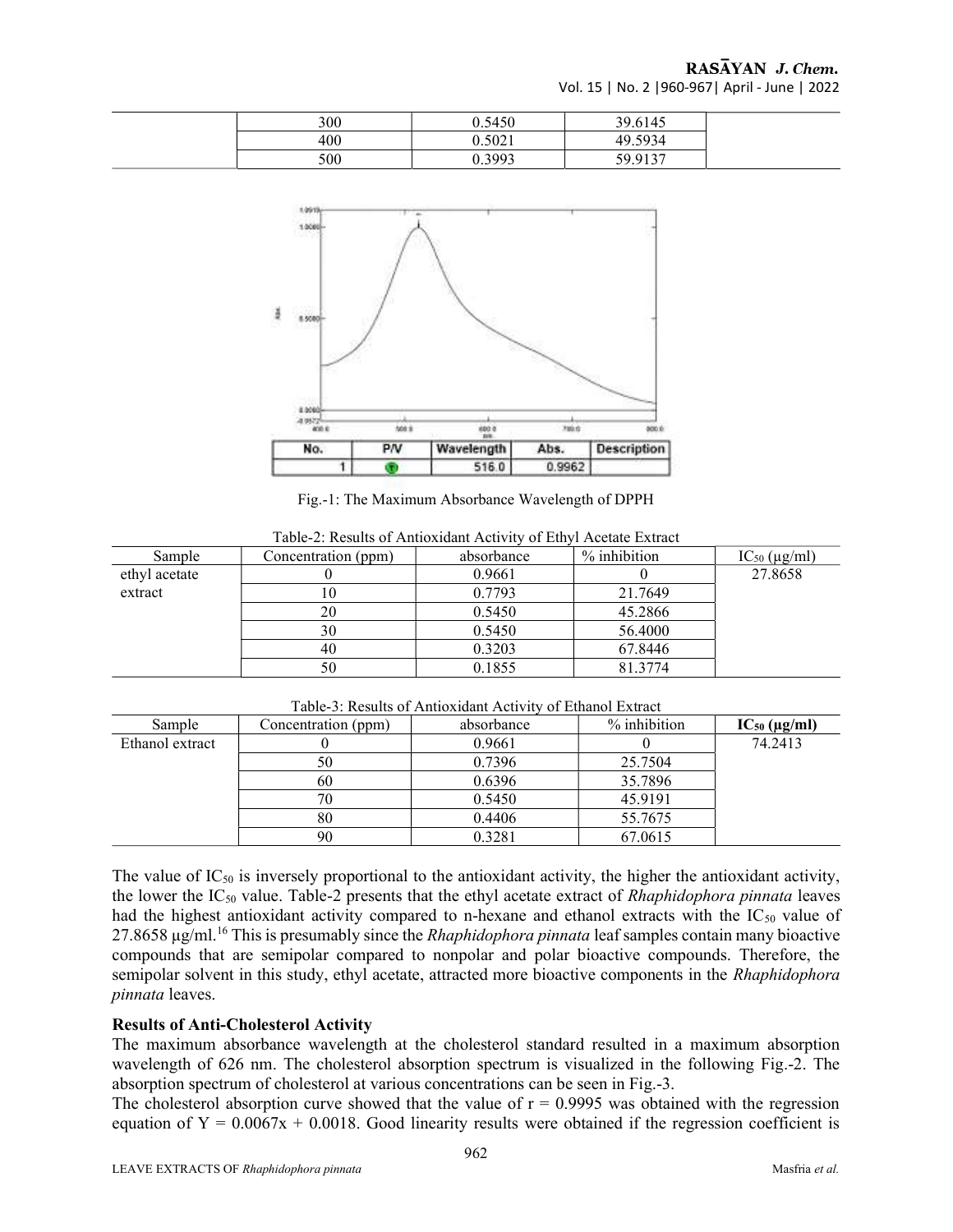between 0.8-1.<sup>16</sup> The results of invitro anticholesterol activity from the extract of n-hexane, ethyl acetate, ethanol of Rhaphidophora pinnata leaves, fenofibrate, and simvastatin are presented in Table-4.



Fig.-2: The Maximum Absorbance Wavelength of Cholesterol



Fig.-3: Cholesterol Calibration Curve

| Sample                | Dose Concentration $(\mu g/ml)$ | Cholesterol Level $(\mu g/ml)$ | % Reduction |
|-----------------------|---------------------------------|--------------------------------|-------------|
| Negative Control      |                                 | 99.3681                        | $\theta$    |
|                       | 100                             | 89.1940                        | 10.2390     |
|                       | 200                             | 81.5045                        | 17.9771     |
| n-hexane extract      | 300                             | 70.2140                        | 29.3395     |
|                       | 400                             | 63.0646                        | 36.5343     |
|                       | 500                             | 54.3482                        | 45.4463     |
|                       | 15                              | 85.1990                        | 14.2592     |
|                       | 20                              | 72.4895                        | 27.0495     |
| Ethyl acetate extract | 25                              | 59.9293                        | 39.6896     |
|                       | 30                              | 46.2090                        | 53.4971     |
|                       | 35                              | 34.5772                        | 65.2030     |
|                       | 25                              | 92.2040                        | 7.2096      |
|                       | 50                              | 86.3133                        | 13.1378     |
| Ethanol extract       | 75                              | 79.8457                        | 19.6465     |
|                       | 100                             | 74.3781                        | 25.1489     |
|                       | 125                             | 66.5373                        | 33.0395     |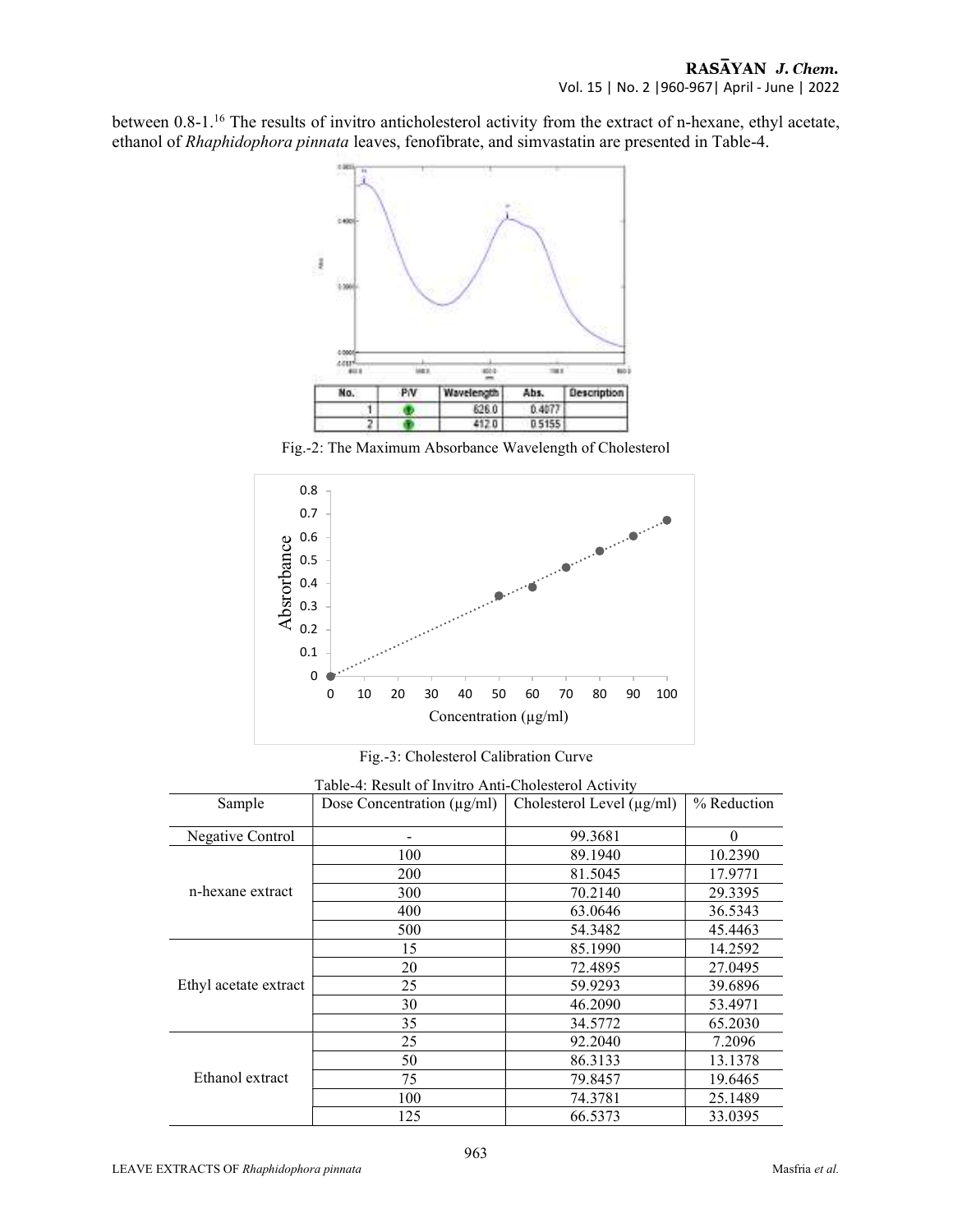# RASAYAN J. Chem.

|             | 12.5 | 40.7711 | 58.9696 |
|-------------|------|---------|---------|
|             | 15   | 38.4029 | 61.3529 |
| Fenofibrate | 17.5 | 37.2288 | 62.5344 |
|             | 20   | 35.6019 | 64.1717 |
|             | 22.5 | 33.8954 | 65.8890 |
|             | 12.5 | 38.6218 | 61.1326 |
|             | 15   | 34.7512 | 65.0278 |
| Simvastatin | 17.5 | 30.5770 | 69.2285 |
|             | 20   | 26.4975 | 73.3339 |
|             | 22.5 | 23.4726 | 76.3781 |

Vol. 15 | No. 2 |960-967| April - June | 2022

Table-3 shows that the ethanol extract of *Rhaphidophora pinnata* leaves with a concentration of 25  $\mu$ g/ml can reduce cholesterol by 7.2096 %. Ethyl acetate extract with a concentration of 15  $\mu$ g/ml was able to reduce cholesterol by 14.2592 %. N-hexane extract with a concentration of 100 µg/ml was able to reduce cholesterol by 10.2390 %. This demonstrates that Rhaphidophora pinnata leaf extracts in ethanol, ethyl acetate, and n-hexane have been shown to have cholesterol-lowering action. At a concentration of 15  $g/ml$ , ethyl acetate extract of Rhaphidophora pinnata leaves demonstrated stronger effectiveness in lowering cholesterol levels than ethanol and n-hexane extracts. It can lower cholesterol levels by 14.2592 %, whereas ethanol and n-hexane extracts at concentrations of 25 g/ml and 100 g/ml can only lower cholesterol levels by 7.2096 % and 10.2390 %, respectively. The activity of reducing cholesterol levels of n-hexane, ethyl acetate, and ethanol from *Rhaphidophora pinnata* leaves compared to fenofibrate and simvastatin had lower cholesterol-lowering activity. The comparison of fenofibrate and simvastatin with a concentration of 12.5 µg/ml was able to reduce cholesterol by 58.9696 % and 61.1326 %. The absorbance value shown by each concentration was different. The higher the sample concentration, the lower the absorbance value. This occurred because the high sample concentration is capable of significantly lowering cholesterol levels. As a result, the absorbance value was reduced, but the percentage of anti-cholesterol action was increased. The maximum activity was observed in the ethyl acetate extract, since ethyl acetate was attracted to a greater number of secondary metabolites, such as flavonoids. Phenolics, flavonoids, and vitamin C all appear to play a role in decreasing cholesterol levels. The hydroxyl group on cholesterol reacts with the ketone group on the flavonoids to form a hemiacetal.<sup>17</sup> The carbonyl groups on the flavonoids might react with the hydroxyl groups on cholesterol to form hydrogen bonds.<sup>18</sup> The compound that is not bound by this sample is called free cholesterol which reacts with anhydrous acetic acid and concentrated sulfuric acid.

### Results of Antidiabetic Activity Test

The standard maximum absorbance wavelength of  $\alpha$ -glucosidase yields a maximum absorption wavelength of 400 nm. The maximum absorption spectrum can be seen in Figure-4.



Fig.-4: Maximum Absorption Wavelength of  $\alpha$ -glucosidase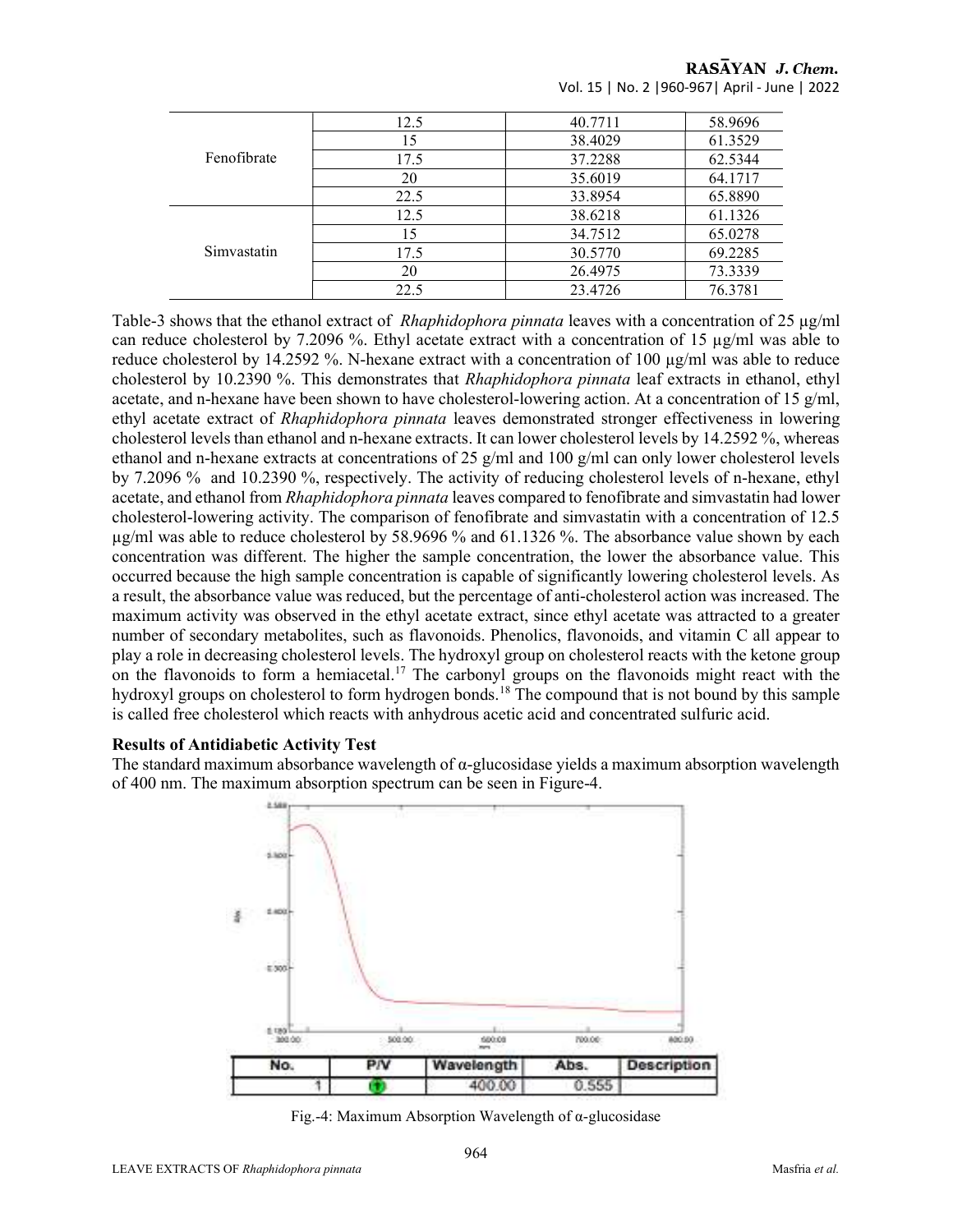The results of the antidiabetic activity of the extracts of n-hexane, ethyl acetate, ethanol of Rhaphidophora pinnata leaves, acarbose, and quercetin are presented in Table-5 to 9.

Tables- 5 to 9 present that the extracts of n-hexane, ethyl acetate, and ethanol have antidiabetic activity with IC<sub>50</sub> values of 546.1511, 26.6306, and 50.1951, respectively. Ethyl acetate extract had greater antidiabetic activity compared to n-hexane and ethanol extracts. Compared to acarbose and quercetin, the extracts of nhexane, ethyl acetate, and ethanol had lower antidiabetic activity seen from the  $IC_{50}$  value. The higher the concentration of the material, the higher the absorbance value, and hence the larger the percentage of antidiabetic activity. The antidiabetic activity test was conducted on acarbose and quercetin since acarbose is a regularly used antidiabetic in Indonesia. Additionally, it is readily available and frequently used as a comparison in a variety of publications. The percentage of the inhibition value was calculated by comparing the absorbance of the sample (S) and the absorbance of blank (B). Furthermore, the percentage of inhibition is used to calculate the  $IC_{50}$  value. The results indicated that *Rhaphidophora pinnata* shows inhibition activity on α-glucosidase by in-vitro test and it showed a dose-dependent manner.

| Concentration<br>$(\mu g/ml)$ |       |        | Absorbance<br>2 | 3      | Mean of<br>Absorbance | $S_1-S_0$ | $\frac{0}{0}$<br>Inhibition | $IC_{50}$ |
|-------------------------------|-------|--------|-----------------|--------|-----------------------|-----------|-----------------------------|-----------|
|                               | $S_1$ | 0.9171 | 0.9167          | 0.9154 | 0.9164                |           |                             |           |
| Blank (No Extract)            | $S_0$ | 0.0384 | 0.0376          | 0.0377 | 0.0379                | 0.8785    | $\boldsymbol{0}$            |           |
|                               | $S_1$ | 0.5772 | 0.5771          | 0.5773 | 0.5772                | 0.5498    | 37.416                      |           |
| $20 \mu g/ml$                 | $S_0$ | 0.0274 | 0.0274          | 0.0275 | 0.0274                |           |                             |           |
| $40 \mu g/ml$                 | $S_1$ | 0.4758 | 0.4755          | 0.4751 | 0.4755                | 0.4503    | 48.7421                     |           |
|                               | $S_0$ | 0.0251 | 0.0252          | 0.0253 | 0.0252                |           |                             | 50.1951   |
|                               | $S_1$ | 0.3754 | 0.3754          | 0.3753 | 0.3754                | 0.3524    | 59.8862                     |           |
| $60 \mu g/ml$                 | $S_0$ | 0.0230 | 0.0231          | 0.0230 | 0.0230                |           |                             |           |
|                               | $S_1$ | 0.2862 | 0.2859          | 0.2861 | 0.2861                | 0.2621    |                             |           |
| $80 \mu g/ml$                 | $S_0$ | 0.0241 | 0.0241          | 0.0239 | 0.0240                |           | 70.165                      |           |
|                               | $S_1$ | 0.1799 | 0.1801          | 0.1801 | 0.1800                | 0.1510    | 82.914                      |           |
| $100 \mu g/ml$                | $S_0$ | 0.0289 | 0.0291          | 0.0289 | 0.0290                |           |                             |           |

Table-5: Results of the Antidiabetic Activity Test of Ethanol Extract of Rhaphidophora pinnata

Table-6: Results of the Antidiabetic Activity Test of Ethyl Acetate Extract of Rhaphidophora pinnata

|                            |                |        | Absorbance    |        | Mean of    |           | $\frac{0}{0}$ | $IC_{50}$ |  |  |  |
|----------------------------|----------------|--------|---------------|--------|------------|-----------|---------------|-----------|--|--|--|
| Concentration $(\mu g/ml)$ |                |        | $\mathcal{L}$ | 3      | Absorbance | $S_1-S_0$ | Inhibition    |           |  |  |  |
|                            | $S_1$          | 0.9171 | 0.9167        | 0.9154 | 0.9164     | 0.8785    | $\mathbf{0}$  |           |  |  |  |
| Blank (No Extract)         | $S_0$          | 0.0384 | 0.0376        | 0.0377 | 0.0379     |           |               |           |  |  |  |
|                            | S <sub>1</sub> | 0.5643 | 0.5642        | 0.5641 | 0.5642     | 0.5343    | 39.1804       |           |  |  |  |
| $10 \mu g/ml$              | $S_0$          | 0.0300 | 0.0299        | 0.0299 | 0.0299     |           |               |           |  |  |  |
|                            | S <sub>1</sub> | 0.4850 | 0.4853        | 0.4850 | 0.4851     | 0.4470    | 49.1178       | 26.6306   |  |  |  |
| $20 \mu g/ml$              | $S_0$          | 0.0381 | 0.0381        | 0.0381 | 0.0381     |           |               |           |  |  |  |
|                            | S <sub>1</sub> | 0.4130 | 0.4125        | 0.4125 | 0.4127     | 0.3738    |               |           |  |  |  |
| $30 \mu g/ml$              | $S_0$          | 0.0388 | 0.0390        | 0.0390 | 0.0389     |           | 57.4502       |           |  |  |  |
|                            | S <sub>1</sub> | 0.3261 | 0.3262        | 0.3262 | 0.3262     | 0.2864    | 67.3989       |           |  |  |  |
| $40 \mu g/ml$              | $S_0$          | 0.0399 | 0.0398        | 0.0397 | 0.0398     |           |               |           |  |  |  |
|                            | $S_1$          | 0.2682 | 0.2684        | 0.2684 | 0.2683     | 0.2291    | 73.9214       |           |  |  |  |
| $50 \mu g/ml$              | $S_0$          | 0.0392 | 0.0391        | 0.0392 | 0.0392     |           |               |           |  |  |  |

#### Table-7: Results of the Antidiabetic Activity Test of n-Hexane Extract of Rhaphidophora pinnata

|                            |              | Absorbance |        | Mean of | $S_1-S_0$  | $\frac{0}{0}$ | $IC_{50}$  |          |  |  |
|----------------------------|--------------|------------|--------|---------|------------|---------------|------------|----------|--|--|
| Concentration $(\mu g/ml)$ |              |            |        |         | Absorbance |               | Inhibition |          |  |  |
|                            | <sub>S</sub> | 0.9171     | 0.9167 | 0.9154  | 0.9164     | 0.8785        |            |          |  |  |
| Blank (No Extract)         | $S_0$        | 0.0384     | 0.0376 | 0.0377  | 0.0379     |               |            |          |  |  |
|                            | <sub>S</sub> | 0.7431     | 0.7431 | 0.7431  | 0.7431     | 0.7081        |            | 546.1511 |  |  |
| $200 \mu g/ml$             | $S_0$        | 0.0350     | 0.0351 | 0.0349  | 0.0350     |               | 19.3967    |          |  |  |
| $350 \mu g/ml$             | S.           | 0.6242     | 0.6243 | 0.6244  | 0.6243     | 0.5878        | 33.0904    |          |  |  |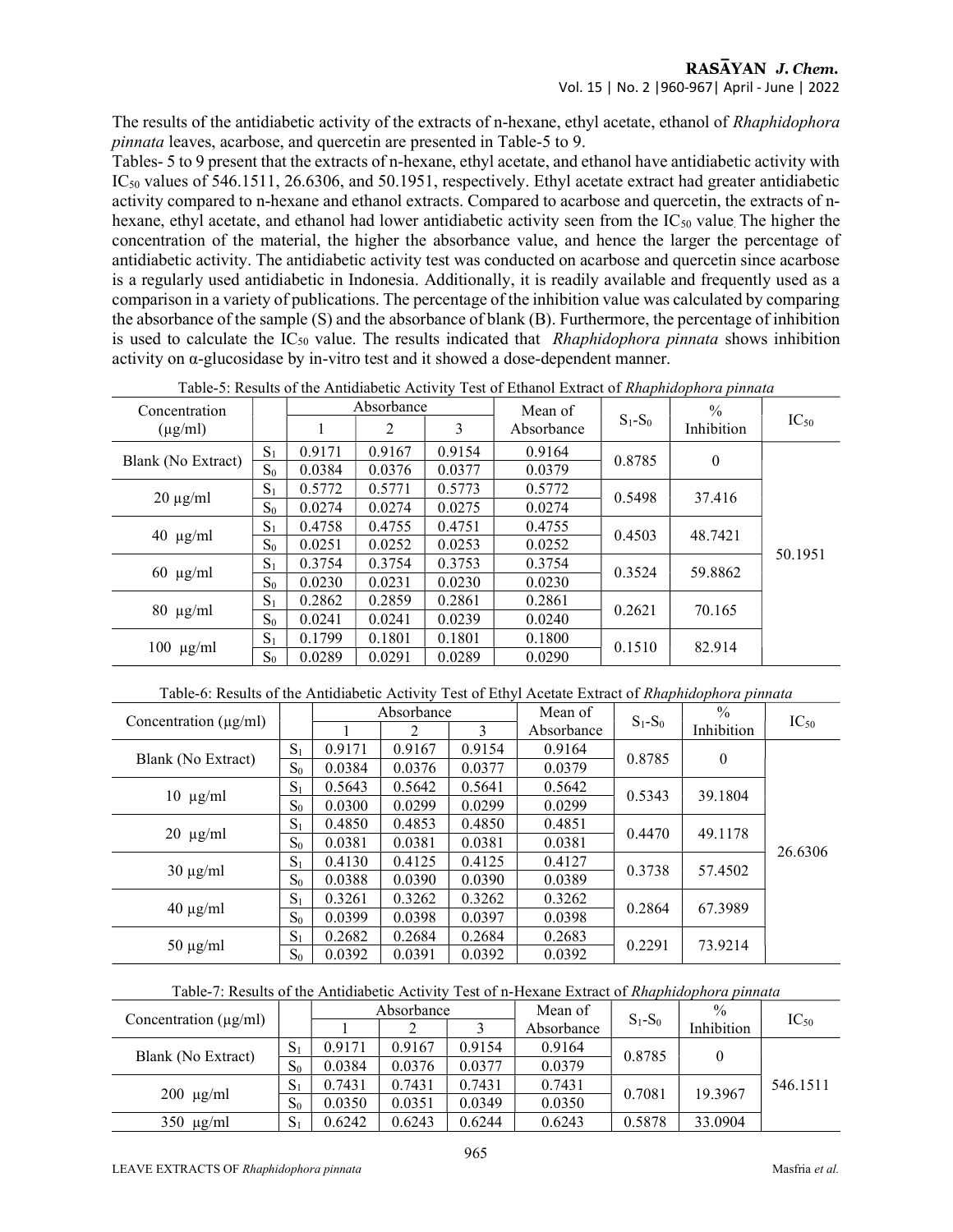# RASAYAN J. Chem.

Vol. 15 | No. 2 |960-967| April - June | 2022

|                | $S_0$   | 0.0366 | 0.0365 | 0.0365 | 0.0365 |        |         |
|----------------|---------|--------|--------|--------|--------|--------|---------|
| $500 \mu g/ml$ | $S_{1}$ | 0.5110 | 0.5110 | 0.5109 | 0.5110 | 0.4726 | 46.2037 |
|                | $S_0$   | 0.0384 | 0.0384 | 0.0384 | 0.0384 |        |         |
|                | S.      | 0.4001 | 0.4003 | 0.4003 | 0.4002 | 0.3617 |         |
| $650 \mu g/ml$ | $S_0$   | 0.0384 | 0.0385 | 0.0385 | 0.0385 |        | 58.8275 |
|                | $S_1$   | 0.2798 | 0.2799 | 0.2799 | 0.2799 | 0.2409 | 72.5782 |
| $800 \mu g/ml$ | $S_0$   | 0.0390 | 0.0389 | 0.0391 | 0.0390 |        |         |

| Table-o. Results of the Annualabetic Activity Test of Ouefcelin |       |        |            |        |            |           |               |           |  |
|-----------------------------------------------------------------|-------|--------|------------|--------|------------|-----------|---------------|-----------|--|
|                                                                 |       |        | Absorbance |        | Mean of    |           | $\frac{0}{0}$ |           |  |
| Concentration $(\mu g/ml)$                                      |       |        | 2          | 3      | Absorbance | $S_1-S_0$ | Inhibition    | $IC_{50}$ |  |
|                                                                 | $S_1$ | 0.9171 | 0.9167     | 0.9154 | 0.9164     | 0.8785    |               |           |  |
| Blank (No Extract)                                              | $S_0$ | 0.0384 | 0.0376     | 0.0377 | 0.0379     |           | $\theta$      |           |  |
|                                                                 | $S_1$ | 0.6828 | 0.6825     | 0.6826 | 0.6826     | 0.6510    | 25.8964       |           |  |
| $\mu$ g/ml                                                      | $S_0$ | 0.0319 | 0.0315     | 0.0314 | 0.0316     |           |               |           |  |
|                                                                 | $S_1$ | 0.5260 | 0.5261     | 0.5260 | 0.5260     | 0.5011    | 42.9595       |           |  |
| $2 \mu g/ml$                                                    | $S_0$ | 0.0249 | 0.0249     | 0.0249 | 0.0249     |           |               | 2.485     |  |
|                                                                 | $S_1$ | 0.3709 | 0.3708     | 0.3708 | 0.3708     | 0.3490    |               |           |  |
| $3 \mu g/ml$                                                    | $S_0$ | 0.0289 | 0.0288     | 0.0288 | 0.0288     |           | 61.07         |           |  |
|                                                                 | $S_1$ | 0.2520 | 0.2518     | 0.2520 | 0.2519     | 0.2246    |               |           |  |
| 4 $\mu$ g/ml                                                    | $S_0$ | 0.0274 | 0.0274     | 0.0272 | 0.0273     |           | 74.4337       |           |  |
|                                                                 | $S_1$ | 0.0737 | 0.0737     | 0.0737 | 0.0737     | 0.0124    |               |           |  |
| $5 \mu g/ml$                                                    | $S_0$ | 0.0364 | 0.0362     | 0.0362 | 0.0364     |           | 95.5885       |           |  |

# Table-8: Results of the Antidiabetic Activity Test of Quercetin

Table-9: Results of the Antidiabetic Activity Test of Acarbose

| Concentration $(\mu g/ml)$ |       | Absorbance |                |        | Mean of    |           | $\frac{0}{0}$ |           |
|----------------------------|-------|------------|----------------|--------|------------|-----------|---------------|-----------|
|                            |       |            | $\mathfrak{D}$ | 3      | Absorbance | $S_1-S_0$ | Inhibition    | $IC_{50}$ |
| Blank (No Extract)         | $S_1$ | 0.9171     | 0.9167         | 0.9154 | 0.9164     | 0.8785    | $\mathbf{0}$  | 9.6862    |
|                            | $S_0$ | 0.0384     | 0.0376         | 0.0377 | 0.0379     |           |               |           |
| $5 \mu g/ml$               | $S_1$ | 0.6870     | 0.6869         | 0.6870 | 0.6870     | 0.6672    | 24.0524       |           |
|                            | $S_0$ | 0.0198     | 0.0198         | 0.0198 | 0.0198     |           |               |           |
| 7.5 $\mu$ g/ml             | $S_1$ | 0.6168     | 0.6168         | 0.6168 | 0.6168     | 0.5959    | 32.1684       |           |
|                            | $S_0$ | 0.0209     | 0.0209         | 0.0210 | 0.0209     |           |               |           |
| $10 \mu g/ml$              | $S_1$ | 0.5342     | 0.5341         | 0.5343 | 0.5342     | 0.5084    | 42.1286       |           |
|                            | $S_0$ | 0.0258     | 0.0258         | 0.0259 | 0.0258     |           |               |           |
| $12.5 \text{ µg/ml}$       | $S_1$ | 0.4436     | 0.4435         | 0.4436 | 0.4436     | 0.4217    | 51.9977       |           |
|                            | $S_0$ | 0.0218     | 0.0217         | 0.0219 | 0.0219     |           |               |           |
| $15 \mu g/ml$              | $S_1$ | 0.3037     | 0.3037         | 0.3035 | 0.3037     | 0.2839    | 67.6835       |           |
|                            | $S_0$ | 0.0198     | 0.0198         | 0.0198 | 0.2839     |           |               |           |

# **CONCLUSION**

The results of the study and observations indicate that the ethyl acetate extract of Rhaphidophora pinnata leaves has the highest antioxidant activity compared to the ethanol and n-hexane extracts with an  $IC_{50}$  value of 27.8658 µg/ml. Extracts of n-hexane, ethyl acetate, and ethanol from Rhaphidophora pinnata leaves have anti-cholesterol and antidiabetic activities with lower activity compared to fenofibrate, simvastatin, acarbose, and quercetin.

## ACKNOWLEDGMENT

The research was supported by the faculty of pharmacy, Universitas Sumatera Utara. Each author has an equal contribution.

# **REFERENCES**

- 1. J. Stanley, Lipid Technology, 22, 5(2010), https://doi.org/10.1002/lite.201000024
- 2. P. Ferrari, Advances in the Assessment of Dietary Intake, (2017), https://doi.org/10.1201/9781315152288-17